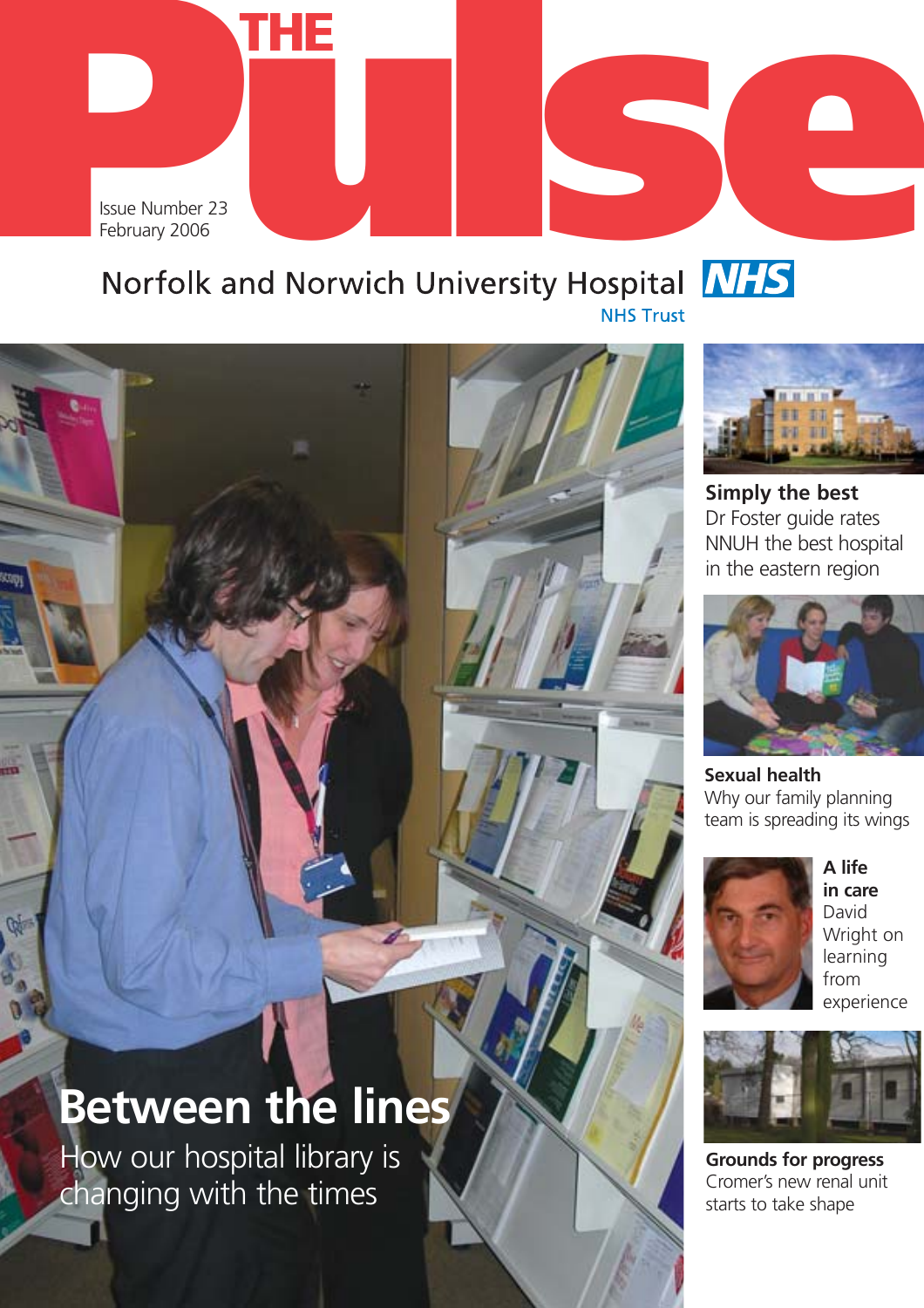## **INFO**

#### **Norfolk and Norwich University Hospital**

#### **Colney Lane, Norwich, Norfolk NR4 7UY Tel: 01603 286286** www.nnuh.nhs.uk **Restaurant**

West Atrium Level 1, open daily 7am-2.30am **Serco cafe bars** 

Outpatients West and Outpatients East, open Mon-Fri, 9am-5pm

**WRVS coffee shop** Plaza (East) open Mon-Fri 7am-7pm, weekends 11-5pm

**WRVS shops** East Atrium, open 8am-8pm Mon-Fri and 10am-6pm weekends Plaza (West) open 7am-8pm Mon-Fri 8am-6pm weekends

**The Stock Shop** (ladies' fashions) open 9am-5.30pm Mon-Fri and 12-5pm Saturdays **Serco helpdesk** (for housekeeping, porters, catering and maintenance). Call ext. 3333 **IT helpdesk** (for tel./computer faults): Refer to Intranet homepage or call ext. 5555 **Security** Call ext. 5156 or 5656

#### **Reception**

East Atrium Level 1: ext. 5457 or 5458 West Atrium Level 1: ext. 5462 or 5463 Outpatients East Level 2: ext. 5474 or 5475 Outpatients West Level 2: ext. 5472 East Atrium Level 2: ext. 5461

#### **Travel Office** Ext. 3666

For car parking permits, ID badges, keys to the cycle sheds, use of pool cars and the Trust bicycle. Also information about buses and other transport services

#### **Bank**

Cash dispensers in East Atrium Level 2 and in WRVS shop (west)

#### **Chapel**

Open to all. For details of services or to contact the Chaplains, call ext. 3470

#### **Sir Thomas Browne Library**

Mon, Wed, Thurs: 8.30am - 5.30pm, Tues: 8.30am - 8pm, Fri: 8.30am - 5pm **Holiday Playscheme**

At Blackdale Middle School during school holidays for the children of Trust staff. Contact Heather Clarke on ext. 2883

#### **Cromer Hospital Mill Road, Cromer NR27 OBQ Tel: 01263 513571 Restaurant**

7.30am-1.30pm, 2-3.45pm, 5.30-7pm

Other departments are based at: • **Cotman Centre**, Colney Lane, Norwich Cellular Pathology, (Histopathology and Cytology), Radiology Academy

#### • **Norwich Community Hospital,**

Bowthorpe Road, Norwich NR2 3TU, Tel: 01603 776776: Breast Screening, Health Records Library, Diabetes Research, Pain Management

**• Aldwych House,** Bethel Street, Norwich, NR2 1NR: Occupational Health (ext.3035): Outpatient Appointments, Training, Nursing Practice, Choice team, Norfolk Research Ethics Committee, some IT services

• **The Norwich Central Family Planning Clinic**, Grove Road, Norwich NR1 3RH.

## NEWS ROUND

## Winning Fellow

**TRISTAN MCMULLAN** (*pictured near right*), a Fellow in Oculoplastic Surgery, is following in the footsteps of his mentor at NNUH, Bijan Beigi, in being honoured by the European Society of Oculoplastic and Reconstructive Surgery (ESOPRS).

Tristan received the Society's prestigious Junior Award for his research into the genetic causes of ptosis (droopy eyelids), 12 years after Bijan Beigi became the first ophthalmologist to receive the award.

"We have come a long way in the treatment of droopy eyelids and it's been marvellous to have the opportunity to learn from Mr Beigi, who is a fantastic surgeon and a very good teacher," he commented.

"Our particular specialty is relatively new as it combines the techniques of plastic surgery with those of ophthalmology. I find



#### Titanic boost for air ambulance

**SUSAN BURROWS**, *an auxiliary nurse in Rheumatology Outpatients, raised £1,000 for the East Anglian Air Ambulance service with a raffle and a quiz night, when visitors also paid 50p to see an 8ft model of the Titanic which her husband had built from scraps of piping and wood.*

*"The model took six years to complete and was quite a talking point!" said Susan, who is pictured presenting the cheque to Peter Mendham, fundraising co-ordinator for the East Anglian Air Ambulance service.*



it fascinating as there is always something new to learn."

Tristan previously trained at Addenbrooke's Hospital in Cambridge, the Wessex Regional Genetics Laboratory in Salisbury and the West Suffolk Hospital before starting Mr Beigi's prestigious Fellowship at NNUH.

## STEPS TO COMBAT FRAUD

**MEET OUR** local counter fraud specialist, Robert Brooker (*pictured*) who is working with our Director of Resources, Anna

Dugdale, to help foster an anti-fraud culture throughout the Trust.

Travel claims are currently being investigated and staff are reminded that they need to show reasons for their



journey, together with receipts for public transport, where appropriate, and that all claims must be authorised.

Under Trust guidelines, mileage from home to work should *not* be included (guidelines are available on the intranet) and ignorance of our expenses policy will in future be no reason for defence.

**•** *Please report any suspicions of fraud, in confidence, to Anna Dugdale on ext. 7199 or Robert Brooker on 07721 977523.*

## Maternity team sets the standard

**THE MATERNITY** unit at NNUH is the only maternity unit in Norfolk and Suffolk to have achieved and maintained Level 2 status after a rigorous assessment by the Clinical Negligence Scheme for Trusts (CNST).

Clinical director Mr Edward Morris commented: "We work in a fantastic maternity unit, with risk management firmly embedded in our culture. It was clear that

the assessor picked up from talking to staff just how motivated we are to reduce risk to our women and babies."

The eight core areas examined by the CNST in Maternity are: clinical care, implementation of clinical risk management, organisation, learning from experience, communication, induction, training and competence, health records and staffing levels.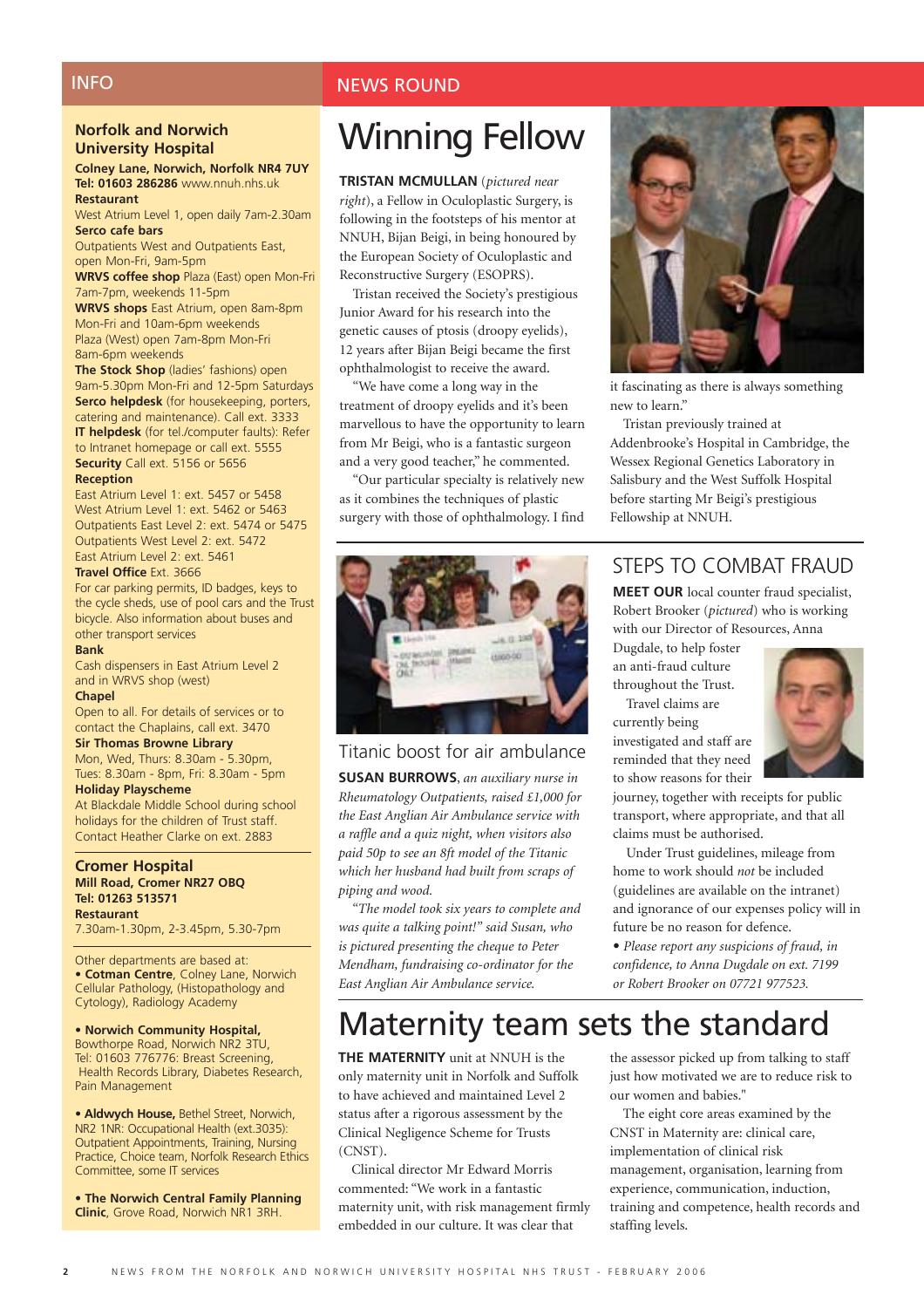## NNUH is 'best in the east'

**THE INDEPENDENT** Dr Foster Hospital Guide has named NNUH as one of the top three hospitals in the country and the best in the East of England.

Overall, we performed significantly better than average on three key aspects of patient care: clinical quality, patient experience and efficiency. We also achieved above average ratings on the Dr Foster standardised mortality rate – the key measure of clinical quality used.

Since the guide was published we have also succeeded in delivering all our key targets for waiting times. Latest figures show that 80 per cent of patients now wait just three months

for routine treatment, a huge improvement on the picture a few years ago when they could wait up to two years. This success has been complemented by continued delivery of the four-hour A&E waiting time targets and the two-week target for cancer referrals.

Trust chairman David Prior commented: "A great deal of good work is being done across our Trust and it is very pleasing to see that this has been recognised by the most comprehensive, objective and independent hospital guide. Patients in Norfolk and beyond now know that they have one of the best hospitals in the UK on their doorstep, providing an outstanding level of care."

## Patients benefit from hand therapy

**OUR NEW** hand therapy team at NNUH has achieved national recognition after being shortlisted in the finals of the National Allied Health Professional and Health Scientists awards. The four occupational therapists work alongside orthopaedic surgeons in joint clinics to provide pre and postoperative assessment, advice, education, splinting, exercise and treatment programmes for all orthopaedic patients undergoing hand surgery.

Team leader Debbie Larson commented: "We operate an open door policy so that if a patient needs the services of any of the clinical disciplines they can get it immediately. The key to our success is having the therapy and surgical teams working closely together and the feedback



#### **WELCOME**

...to **Mr Gabor Peley,** a general surgeon specialising in breast surgery, who has recently joined the Trust.

## **FAREWELL**

to the following staff who have left the Trust since 1 December 2005: **Patricia Stiff**, charge nurse in Paediatrics, after 32 years, **Diana Ives**, pre-admission co-



from our patients has been very positive."

One of the most common conditions that may require hand surgery is Dupuytren's, which leads to thickening and shortening of the connective tissue in the palm of the hand. Around one in six men over 65 in the UK is affected by this condition, which is more common in men than women.

**CONGRATULATIONS** *to NNUH staff who raised £400 for Cancer Research UK when they took part in a 10k charity run at Sandringham in December. They are (from left to right) Rachel Peacock, Richard Wharton, Theresa Bowles, Jane McCulloch, Gabby Thorpe, Kevin Sargen and Chris Speakman.*

ordinator in Orthopaedics and Trauma, after 31 years, **Anne Bates**, nursery nurse in NICU, after 31 years, **Geoff Bluckert**, project lead on data protection, after 30 years, **Jean Ingham**, staff nurse on Cley Ward, after 27 years, **Sally Bolton**, nursing assistant on Cley ward, after 25 years, and **Hilary Fletcher**, phlebotomy co-ordinator in Cardiology, after 22 years.

## WELCOME

## Just what the Doctor ordered

#### **THE NEW YEAR**

brings new challenges but also some encouraging news for our hardworking staff with the publication of the latest Dr



Foster guide to NHS hospitals.

This independent guide – the most respected and comprehensive survey of hospital performance – judged our hospitals to be the best in the eastern region and among the top ten per cent in the UK when assessed in three out of four categories. We were also the only teaching hospital to achieve this accolade.

While on the subject of accolades, we are delighted that our maternity team has once again been awarded Level 2 in the Clinical Negligence Scheme for Trusts after meeting even tougher criteria this year (*see page 2*). The department is the only maternity unit in Norfolk and Suffolk to achieve and maintain such a high level of risk management.

We are determined to ensure that patient safety continues to be our highest priority throughout the Trust and to empower each and every member of staff to raise any concerns they may have without fear of reprisals.

As the chair of our new Health Governance Board, David Wright, points out (*see Profile, page 11*), we all make mistakes occasionally but the important thing is to learn from our experience and to follow the very best examples of good patient care.

We have a robust system in place for escalating your concerns and the new Health Governance Board will ensure that these are considered and acted upon at the very highest level.

The Dr Foster guide is a welcome sign that our hard work is paying off – the challenge now is to ensure that our high standards are maintained.

#### Paul Forden

*Chief Executive, Norfolk and Norwich University Hospital NHS Trust*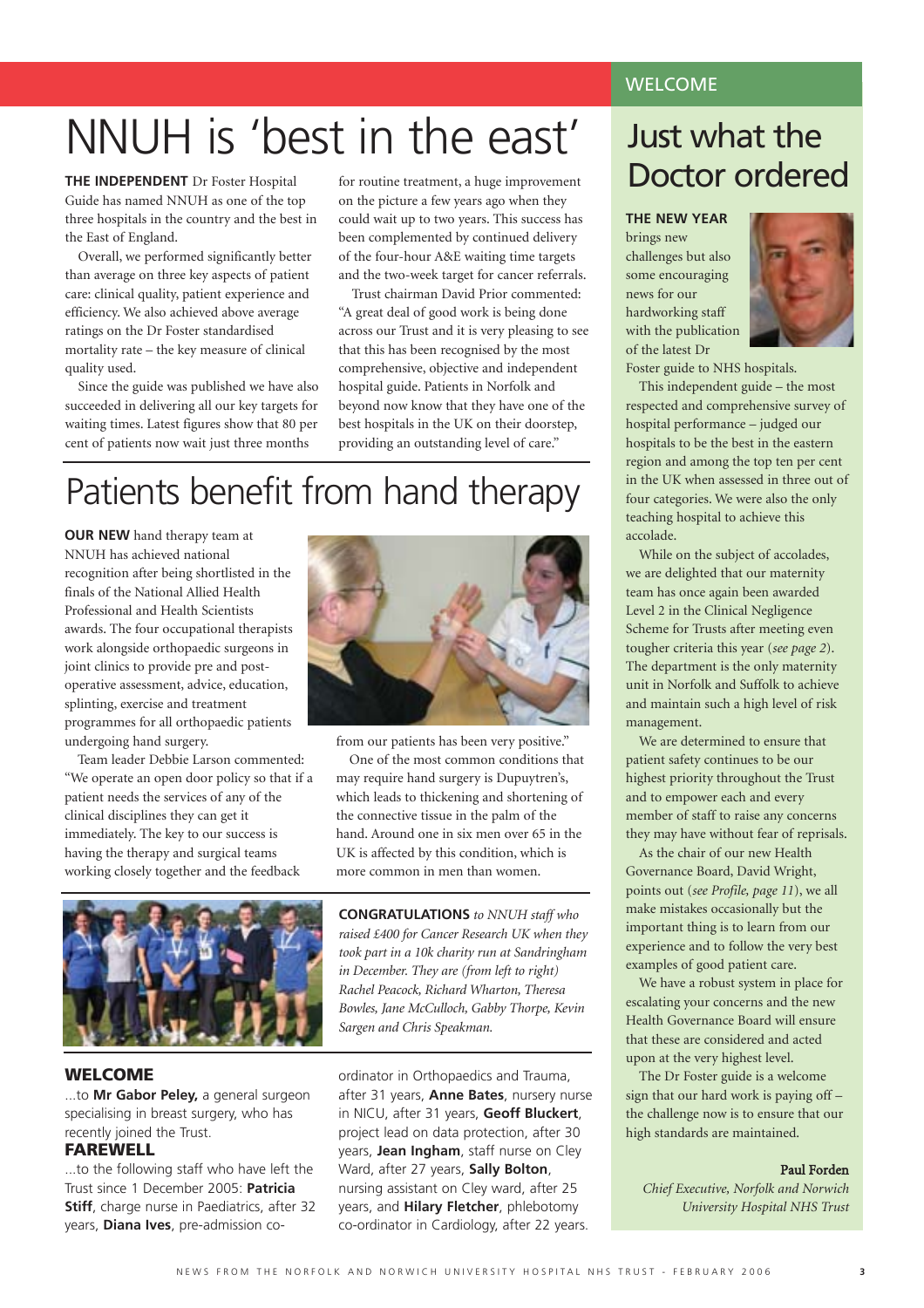# **LETTERS** WRITE TO SUE JONES, EDITOR, COMMUNICATIONS TEAM, NNUH

## A journey to remember

**WHEN I** come to the NNUH three times a week for beneficial renal dialysis, I travel in a modern car with heating for cold days and air conditioning for the summer months. But this was not always so.

In 1928 we lived on a farm in the village of Stanhoe in North Norfolk, where horsepower literally meant horse power – 15 of them in all, known by their names and pulling power. My father's Rhone mare, Angelina, was so reliable that you could drop the reins and she would get you home from nearby

#### Docking or faraway Gayton.

When I became ill with an agonising pain in my right ear, my parents were

told to 'get that boy to the Norwich Hospital, quickly'. With no other form of transport in the village, Angelina was duly harnessed and put into the gig.

Halfway to Norwich, at Fakenham, we called on the local saddler, Robert Powells, who was at that time the proud

## Joining forces to deal with dementia

**A GROUP** of staff at NNUH have undergone training to help them care for patients suffering from dementia.

Such patients often become more confused when admitted to hospital, which can complicate their treatment and subsequent recovery. The three half-day

workshops were arranged in conjunction with Norfolk and Waveney Mental Health Partnership NHS Trust.

Mental health liaison nurse Alex Wells says: "Many of my referrals are for elderly patients with dementia and I think it is important for staff on the wards who are



**THE RULE OF THREE**

Did you know that 50 million working days are lost each year from smokingrelated illness. If you are trying to give up, remember the Rule of Three:

- **•** Cravings last three minutes
- **•** The worst day is the third
- **•** Missing the habit lasts three weeks
- **•** If they manage to quit for three months, most smokers will quit for life.
- Nicotine replacement therapy and counselling can greatly increase your chances of success. These are available free of charge to all at NNUH. Call James Wade on 0791 9543709 for details.

## New executive director

Dementia and

**WELCOME TO** Mr Anthony Habgood, currently chairman of Bunzl plc and chairman of Whitbread plc, who has been appointed a Non-executive Director to the NNUH Trust by the NHS Appointments Commission. He takes up his new role in April.

Mr Habgood, who lives near Stalham, is is also the Senior Independent Director of SVG Capital plc. He commented: "I am delighted to be joining NNUH at a time of fundamental and positive change for the Trust." Mr Habgood's appointment carries a remuneration of £5,673 a year.



In Norwich I was soon embraced in the terracotta arms of the old Jenny Lind Hospital where I spent ten days recovering from surgery. I left hospital free of pain and feeling as if I had swallowed the sunshine.

Soon it will be time to set off once again in the warm car. No Angelina, no Jenny Lind, but with a life still full of sunshine.

Clifford Shinn, West Runton

## 35 years of volunteering



**NORA LONG***, 75, celebrated 35 years as a volunteer at NNUH with a presentation from Trust Chief Executive Paul Forden. Nora, who helps out two days a week in the Day Procedure Unit, was one of 17 volunteers who received certificates for their long service. She began volunteering when her two children started school: "I offer the patients a cup of tea and run errands for the staff," she says. "I like to be helpful – if I was being paid, I'm sure I wouldn't enjoy the work as much as I do."*

*The volunteers were treated to a special Christmas buffet prepared by Serco.*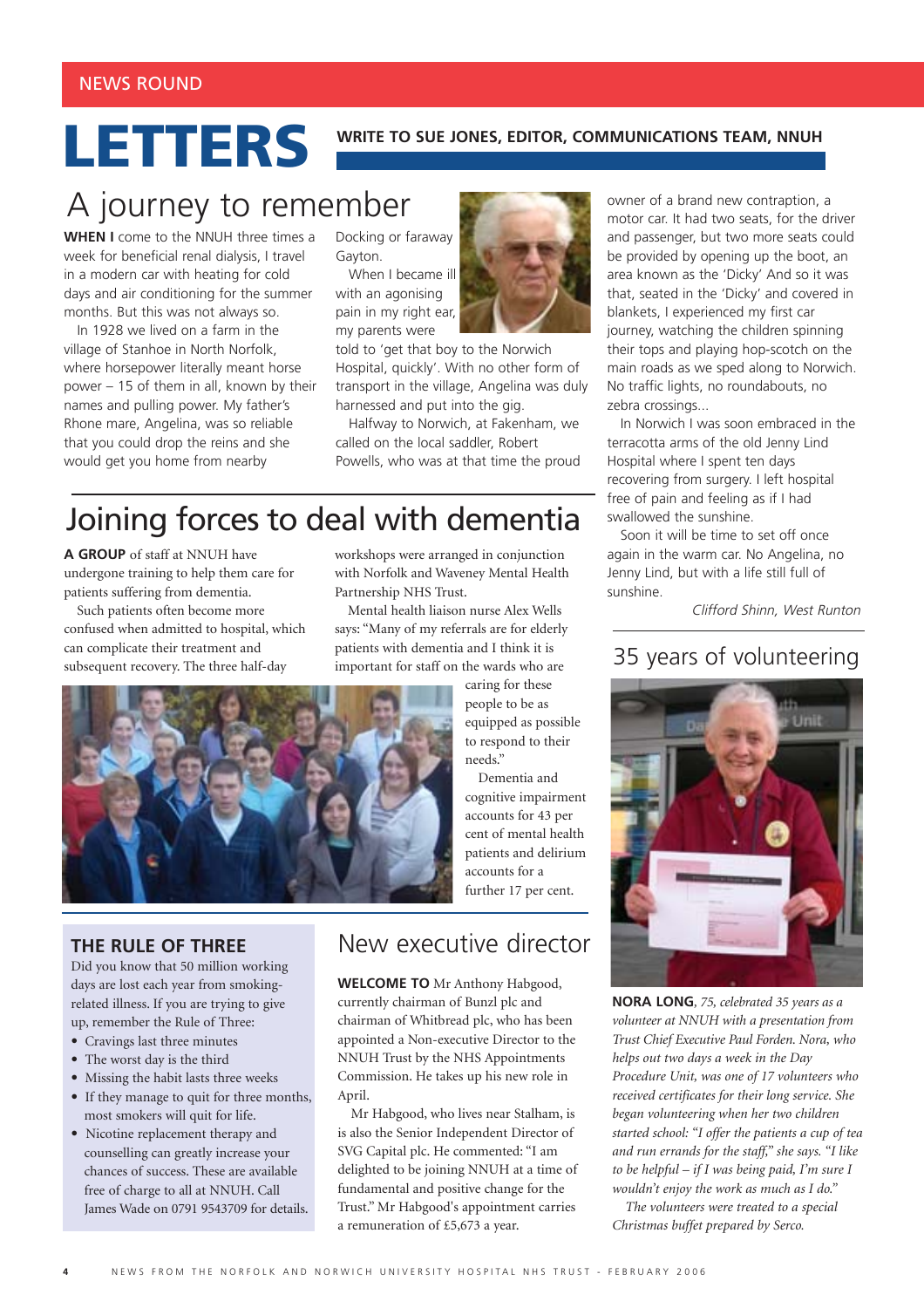

#### **NUCLEAR SCENE**

*Christmas came early to Nuclear Medicine when two very generous gifts were handed over. The first was a donation from The Friends of the hospital, via the Hospital Arts Project, to brighten up the windowless walls with photographs of local scenes by two artists, Harry Cory Wright and Faye Chamberlin. The other gift was a portable DVD player donated by Panks Auto Electrical, of Heigham Street, to entertain and distract younger patients while they are undergoing tests.*

## If you can't sort it, report it!

**NEW ARRANGEMENTS** for reporting and investigating incidents are being introduced during January. The move reflects a growing emphasis nationally on patient safety and the need to re-assess how we respond to and learn from adverse events.

A single policy and procedure in two parts will replace the previous two documents covering incidents, near-misses and serious untoward incidents. The time limit for

submitting incident report forms has increased to three working days and there are significant changes for senior managers, including the need to grade incidents.

You can find the new Policy and Procedure on the Trust intranet and a special edition of the *Airlines* newsletter will provide more detailed guidance.

So remember: *If you spot it, sort it... if you can't sort it, report it!* 

## Ella's first taste of Christmas

**AFTER EIGHT** months of intravenous feeding at NNUH, Christmas dinner at home was a very special occasion for 16 month-old Ella McIlroy and her family.

Ella, who was born with a bowel abnormality, had her first operation within hours of her birth and this was followed by three more procedures to remove damaged areas of her bowel. She later underwent medical treatment for a rare digestive disorder and is only now enjoying a full range of solid foods.

"She became the ward mascot - everyone loved her because she's such a happy little girl," said dietitian Rachel Pereira.

Paediatric surgeon Milind Kulkarni said her remarkable progress was an example of great teamwork: "It shows that the children's services at NNUH are geared to take on complex challenges and provide great results."



*and (left) dietitian Rachel Pereira* 

## A joined-up approach to patient care

**LORRAINE SANDERSON** has been appointed to lead our new Integrated Discharge Team, which brings together specialist discharge nurses, social workers, health visitors and the community liaison

team at NNUH. This new initiative, funded jointly by the Trust, Primary Care and Adult Social Services, is designed to smooth the process of discharging patients from hospital.



Lorraine, who has worked across health and social care for over 18 years and was previously the adult social services manager at NNUH, commented: "I am looking forward to developing this new way of working that will help to address the problems associated with discharge planning and ensure patients have the most appropriate care for their needs."

## Food is 'excellent'

**INSPECTORS** from the DOH have announced that both Cromer Hospital and NNUH offer patients an excellent standard of food. The NHS Estates Patient Environment Action Team (PEAT) found that food standards at NNUH had improved (from good last year) and the patient environment was judged to be good (the same as last year). At Cromer the food was found to be excellent (a big jump from acceptable last year) and the environment was acceptable (the same as last year).

Norman Cooker, a member of the NNUH Patient and Public Involvement (PPI) Forum, said: "Our own interviews with patients suggest they are pleased with Ella is pictured with mum Laura Stenning<br>the choice and quality of the food on offer."

**HEART PATIENTS** and their families were invited to a Cardiology open day on 28 January to raise awareness of our cardiac services and to preview balloon angioplasty – a procedure to dilate narrowed heart arteries using a tiny balloon – which will be available at NNUH from June this year. The open day also marked the launch of the Norfolk Heart Trust Balloon Appeal to help support this new service as it develops over the next seven years. Donations so far include £25,000 from the Norfolk Heart Trust, £125,000 from the Friends of Norwich Hospitals and a further £25,000 from an anonymous donor.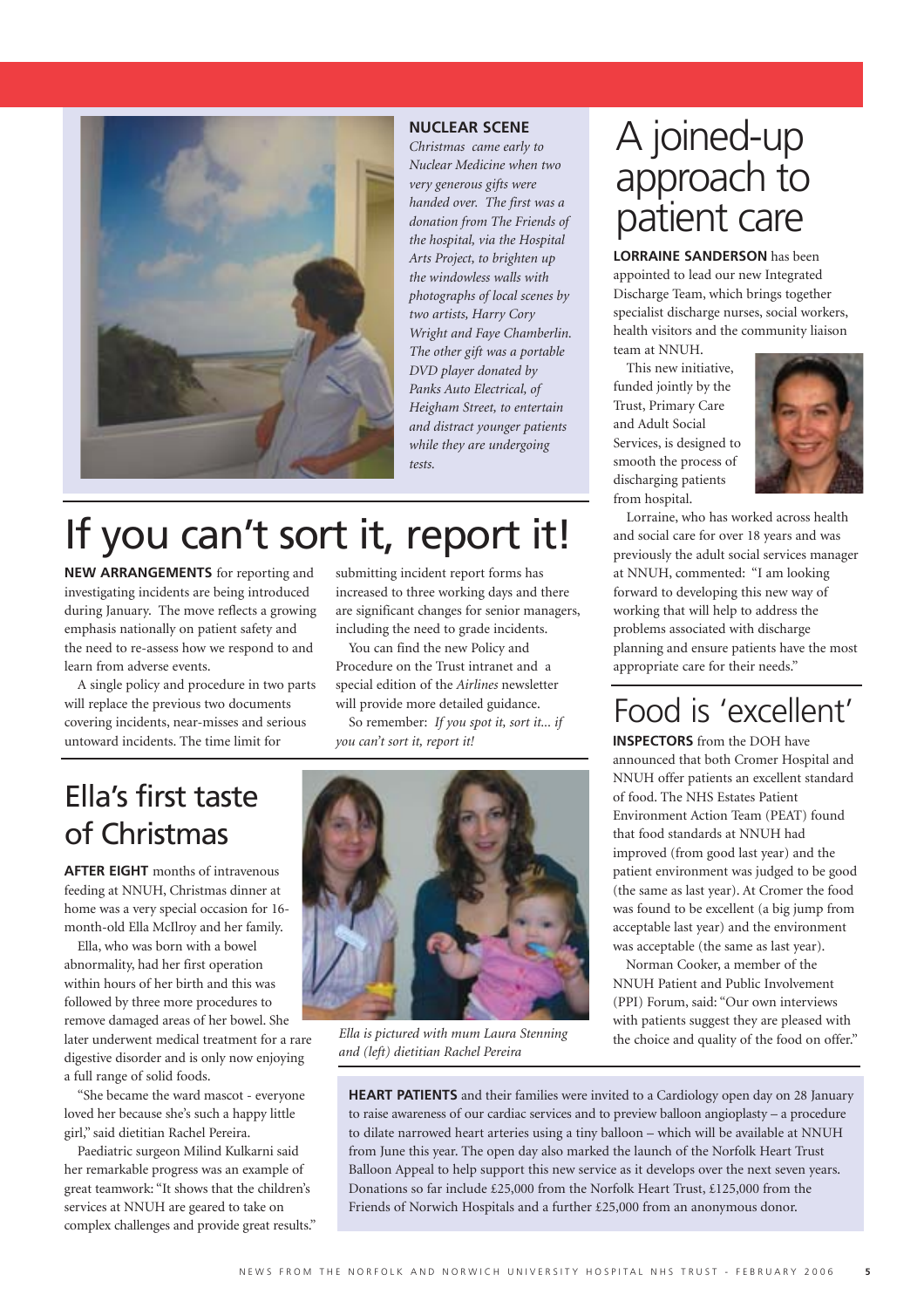## FOCUS ON SEXUAL HEALTH

*The continuing rise in teenage pregnancies and sexually transmitted infections has had a corresponding impact on our hospital services. Now the Trust is reaching out to give young people the help and advice they need to protect themselves*



**AROUND 10,000** people attend our family planning clinics in Norfolk each year. Most are seeking contraceptive services, but a growing number are taking advantage of a simple new screening service for chlamydia, one of the most common sexually transmitted infections.

The new screening service is just one of a range of national initiatives designed to promote sexual health among young people. And to ensure that the message is getting across, our specialist nurses are visiting schools, colleges and community centres to

meet the students and answer their questions.

"Family planning services provide advice and clinical support for large numbers of any young people, but despite this there are still high local rates of unwanted pregnancies and undiagnosed infections," explains family planning consultant Kate Nash.

"Our screening programme in Norfolk has shown that around one in 11 teenagers have chalmydia without realising it, as the infection is often symptom-free. It's



important that they get treatment for themselves and their partners before spreading it further.

"Fortunately, treatment for chlamydia is quite straightforward so it can be safely prescribed by our specialist nurses and GPs. We also work closely with the Grove Clinic for genito-urinary medicine, based at NNUH, and with the sexual health team based at St Andrews House in Norwich."



## 'It's not just about dishing out

**SPECIALIST NURSE** Ruth Hine (*pictured above and left*) is enlisting the support of local youth workers to create a drop-in service for young people in schools and community centres. "Lots of youngsters are surprisingly ignorant about sexual heath matters and often they are too embarrassed to ask for help," she says.

"They get a lot of mixed messages from the media – some TV soaps give the impression that people are having sex all the time, and at an increasingly young age, but a recent MORI poll showed that the average age at which people have sex for the first time has actually gone up, from just over 17 in 2002 to nearer 18.

"This new service is designed to provide

information and advice that is appropriate for each individual. It's not just about dishing out condoms, pregnancy tests and emergency contraception (the morning after pill) – although we do provide these free of charge – but also about talking and listening, building up the youngsters' confidence so they feel comfortable about the choices they make."

Ruth's post is being funded for two years by the national Teenage Pregnancy Unit as part of a bid to halve the rate of pregnancy among the under 20s by 2010.

In Norwich in 2002 (the last year for which figures are available) the conception rate among 15-17-year-old girls was 4.2 per cent, compared to a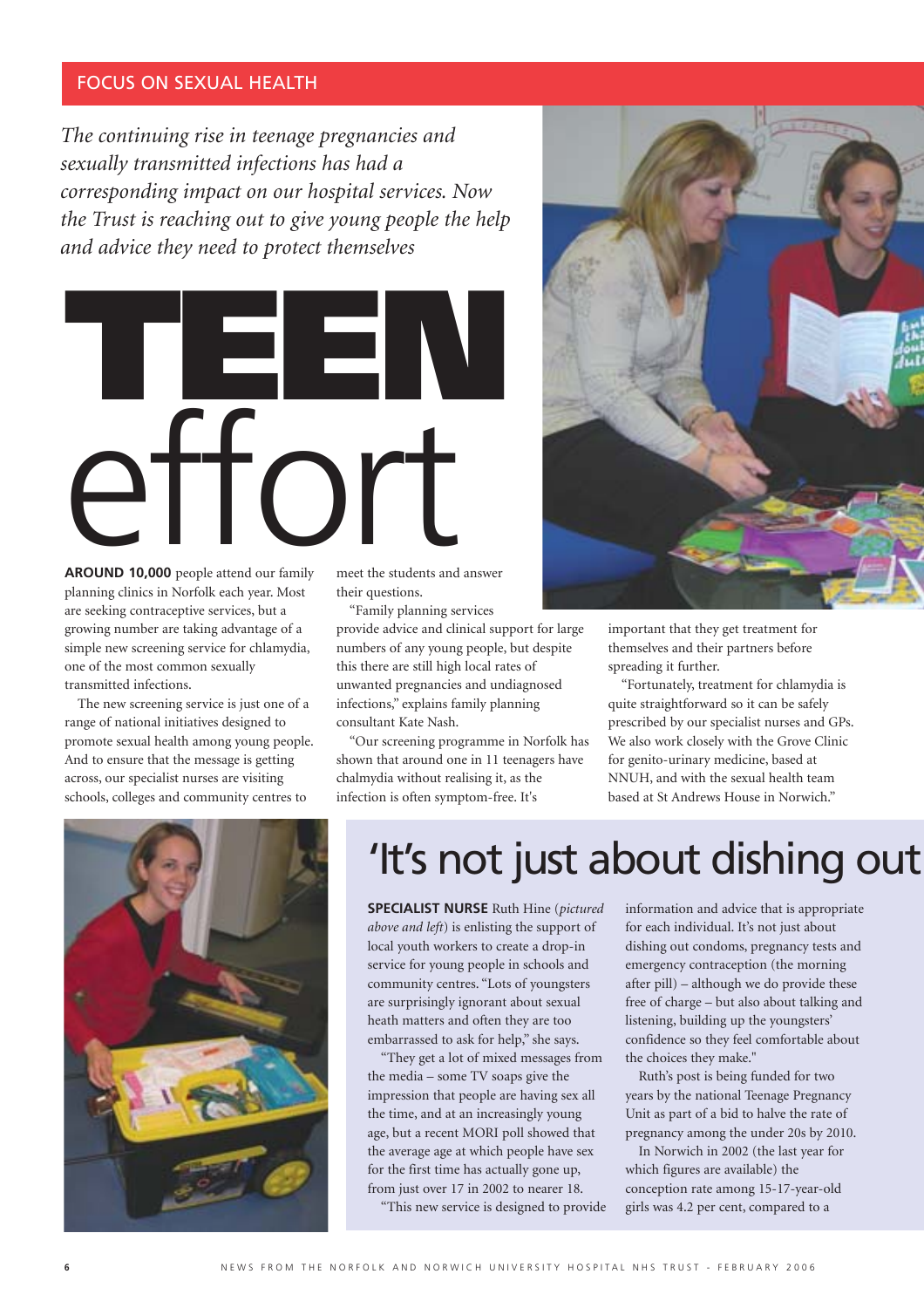## Chlamydia: the facts

Chlamydia is spread by having sex and is symptom-free in 50 per cent of men and 80 per cent of women. If left untreated it can lead to infertility.

- **•** The infection is a major cause of ectopic pregnancy and may also cause miscarriage, premature birth and eye problems in newborn babies
- **•** Nationally, one in 10 young people between 16 and 25 are infected with chlamydia – in Norfolk the rate is currently higher at nearly
	- 11 per cent, probably because screening services are more difficult to access in

rural communities.

- **•** A simplified urine test is now available for all under-25-year-olds, with no need for a physical examination. Older age groups are referred to the Grove Clinic at NNUH for tests.
- **•** Test results are available within two weeks and are communicated by text to a mobile phone, if negative, or by phone if positive. Antibiotic treatment consists of a single dose of four tablets and the effect is instant.

*For details of clinic times, contact the Norwich Central Family Planning Clinic on 01603 287345*

*Above: Specialist Nurse Ruth Hine (centre) with Norfolk youth workers Geraldine McNulty and Sam Hope at the Bowthorpe Sure Start Centre and (right) two of the posters designed to make youngsters more aware of their own sexual health* 

## condoms'

national average of 4.3 per cent, although we had processed 2,310 samples problem instantly." in Norfolk as a whole the figure was 3.5 per cent.

"It has to be said that some girls are happy about becoming pregnant and there are plenty of good mothers in this age group. However, there are those who would have made different decisions if they had known more about the consequences of unprotected sex, and it's those young people we want to reach.

"We are not judgmental – the service is confidential and we encourage the young people to take responsibility for their own health, to consult their GP if they need to, and to make sensible choices about their own lifestyle."

## 'We have a huge task ahead of us'

**CHLAMYDIA SCREENING** was first piloted nationally in 1999 and was launched in Norfolk in January 2005, funded by Great Yarmouth Primary Care Trust for a consortium of Norfolk Primary Care Trusts.

"We have a huge task ahead of us because we are targeting GP surgeries, schools, colleges and military bases throughout Norfolk," says Sue Oakley, one of two specialist nurses leading the chlamydia screening programme in Norfolk.

"The response to our 'pee in a pot' sessions has been tremendous – particularly from young men who are really keen to take the test. By Christmas we had processed 2,310 samples

and 274 (one in 11) were positive.

"We always phone the patient if the test is positive and we also contact their sexual partners to request that they take a test. It's important that we do this because the chances of complications increase with reinfection. Chlamydia is a major cause of ectopic pregnancies and can lead to miscarriage, premature birth and fertility problems.

"The young people we speak to are often very shocked when they get a positive result and say the feel 'unclean', but our results show you don't need to have lots of sex or be promiscuous to be infected – most of the young people we see have had only two or three partners.

"Chlamydia affects people of all ages and backgrounds – the good news is that the treatment is very simple and cures the



*Pot luck: Specialist nurses Jayne Johnson and Sue Oakley stress that you don't have to have lots of sex or be promiscuous to test positive for chlamydia*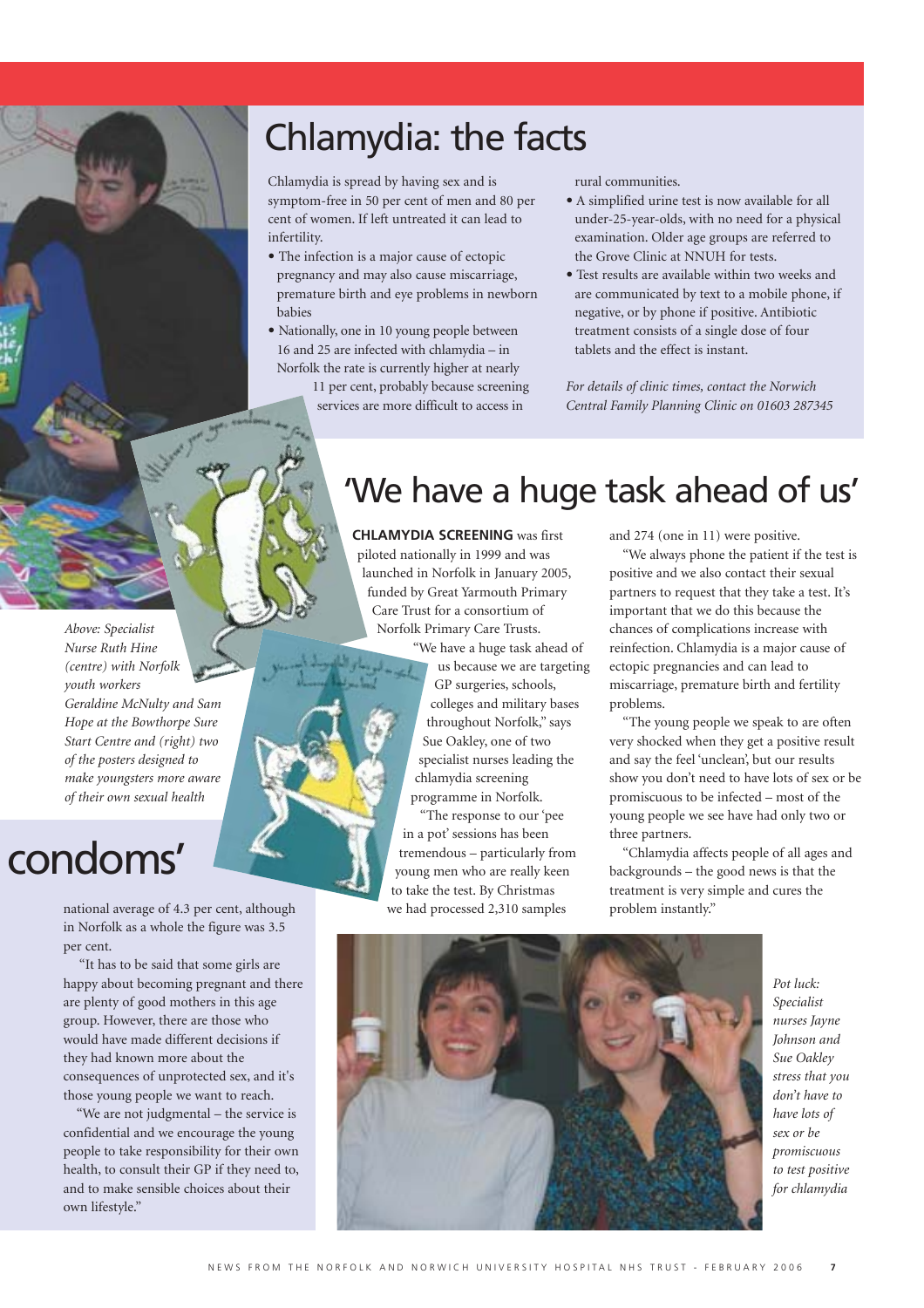# READ ALL ABOUT IT

*The Sir Thomas Browne Library is open to everyone and it's not just about books…* Bridget Cole *explains how the library is keeping pace with modern technology to play a vital role in health education and research*

**THE ROLE** of 'librarian' conjures for many people an image of a bespectacled woman in twin-set and pearls who spends all day stamping books and saying 'Shhh…'

While we do still stamp books in the Sir Thomas Browne Library, technology has changed much of the work we do (and you won't see any of us wearing twin-sets!)

We now use a sophisticated Library Management System, linked to the UEA, to issue books and allow readers to reserve or renew their books online. Our library catalogue is available on the internet and literature searches can be done at the touch of a button.

We still need to organise our resources so visitors can find them, but we also have an important role to play in educating readers to use the technology effectively to search for the material they require.

A typical day starts at 8.30am when the first member of staff arrives to 'open' the library, although the library is never technically closed as all staff with a Trust ID badge may access the library at any time to use the computers or books and journals.

The opening routine involves making sure all the public computers are switched on, the photocopier is up and running and, most importantly, the computer passwords are reset from the previous day. These passwords allow visitors without Trust usernames and passwords to use our public terminals – an essential resource for some of our UEA students.

Although we share the workload, we all have our own areas of expertise: Eleanor does all our book ordering; Harriet's main area of responsibility is photocopying; Lesley is responsible for sending out those awful reminder letters for overdue books and fines; John is the expert at tracking down obscure research papers; and Bridget deals with requests for literature searches and queries with Athens passwords.

Andy Parrett, the library skills facilitator for Norfolk, Suffolk and Cambridgeshire, visits most Wednesdays to do training sessions, and William Jones, the health librarian from the UEA, helps us develop our book and journal collections to complement the stock at the UEA.

Our library staff need to have some understanding of medical terminology – hypochondria is a common ailment when they first start to work here! – and a sense of humour is a valuable asset.

There is no pattern to a typical day; requests range from patients in pyjamas looking for the latest Catherine Cookson (we do not stock fiction) to junior doctors desperate to find papers for a presentation they are preparing . One caller asked to speak to Sir Thomas Browne – rather



difficult as he died 400 years ago!

Requests from journals published before 1999 involve a daily car journey to our overflow bookstore at the Cotman Centre on the Norwich Research Park – its third home since the hospital moved to Colney four years ago.

Here, the articles are photocopied before being forwarded to the requestor. We have recently purchased software to enable us to scan and send urgent items electronically from the bookstore, a service we already provide from the main library.

We pride ourselves on being able to meet

## Facts about the Sir Thomas Browne library

- The Sir Thomas Browne Library contains 8,650 books related to healthcare and subscribes to nearly 200 current journals.
- On average, we have 210 visitors per day and there are currently 3,065 registered readers.
- Last year we issued 11,540 books

and downloaded 957 articles from electronic sources,

• We supplied copies of more than 2,600 articles to staff and students, plus another 1,900 articles to the Eden network, a co-operative library scheme covering the whole of the east of England.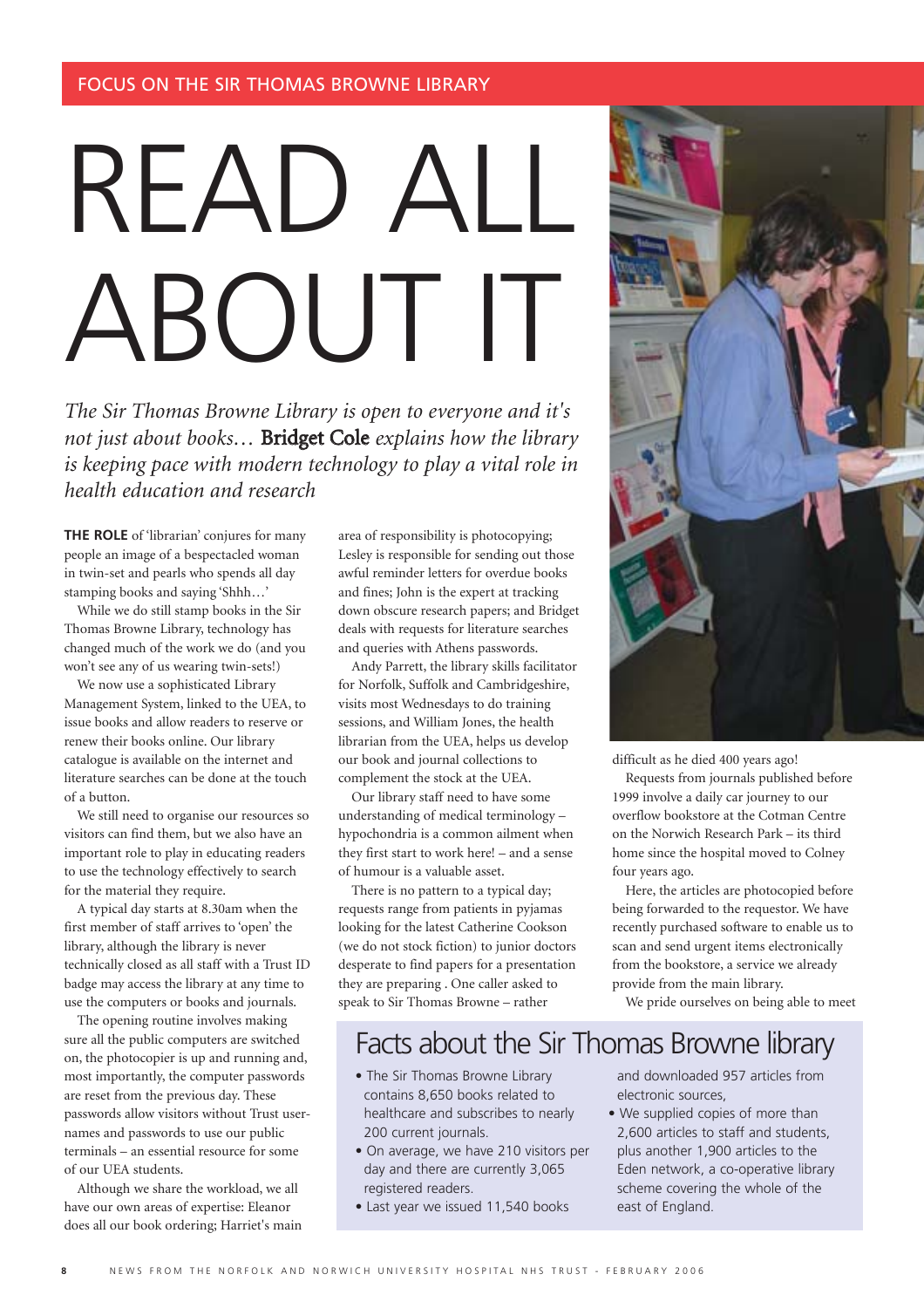

around 95 per cent of your requests within a few days. We have electronic access to libraries at the BMA, the Royal College of Surgeons and the British Library, and we belong to several co-operative schemes. Last year we

sourced more than

4,000 articles – some in electronic format and a large part of our work involves downloading material or explaining to readers how they can do this for themselves.

Bridget and John both have professional library qualifications and John is our technology 'expert' – he can help with anything from transferring material via a USB memory stick to inserting images into your PowerPoint presentation.

Many enquiries relate to the use of clinical databases, such as Medline and Cinahl, which enable all NHS staff with an Athens password (available from the



*Taking stock (clockwise from left): Librarian John Lolasso helps Beverley Myhill find a research paper for the palliative care team; library manager Bridget Cole (standing) with admin assistant Eleanor Fisher in reception; thoracic surgeon Nathen Balacumaraswami takes a moment to browse; library skills facilitator Andy Parret explains how staff can access journals at home using an NHS password; and clerical officer Rachel Barns uses the library to surf the internet*





library) to access up to 1,500 healthcare journals around the world. If necessary, special two-hour training sessions can be booked with Andy and these take place most Wednesdays.

We have close links with the UEA and any of our staff can borrow books from the main university library on presentation of their Trust ID badge and green NNUH library card, which we provide on registration.

Contrary to popular belief, our services are not restricted to medical staff – anyone is welcome to use the library facilities for research or study purposes. It is even

possible to study for the internationally recognised ECDL (European Computer Driving Licence) using the public computer terminals.

You can find out more about our services on the Trust intranet. Contact us via email: library@nnuh.nhs.uk, or call us on ext. 2890.

**•** *Congratulations to the winners of our recent quiz, sponsored by the National Library for Health. Alistair Bolt (Pharmacy), Simon Clements (Pathology) and David Fraser (Obstetrics and Gynaecology) all won vouchers for Chapelfield shopping centre.*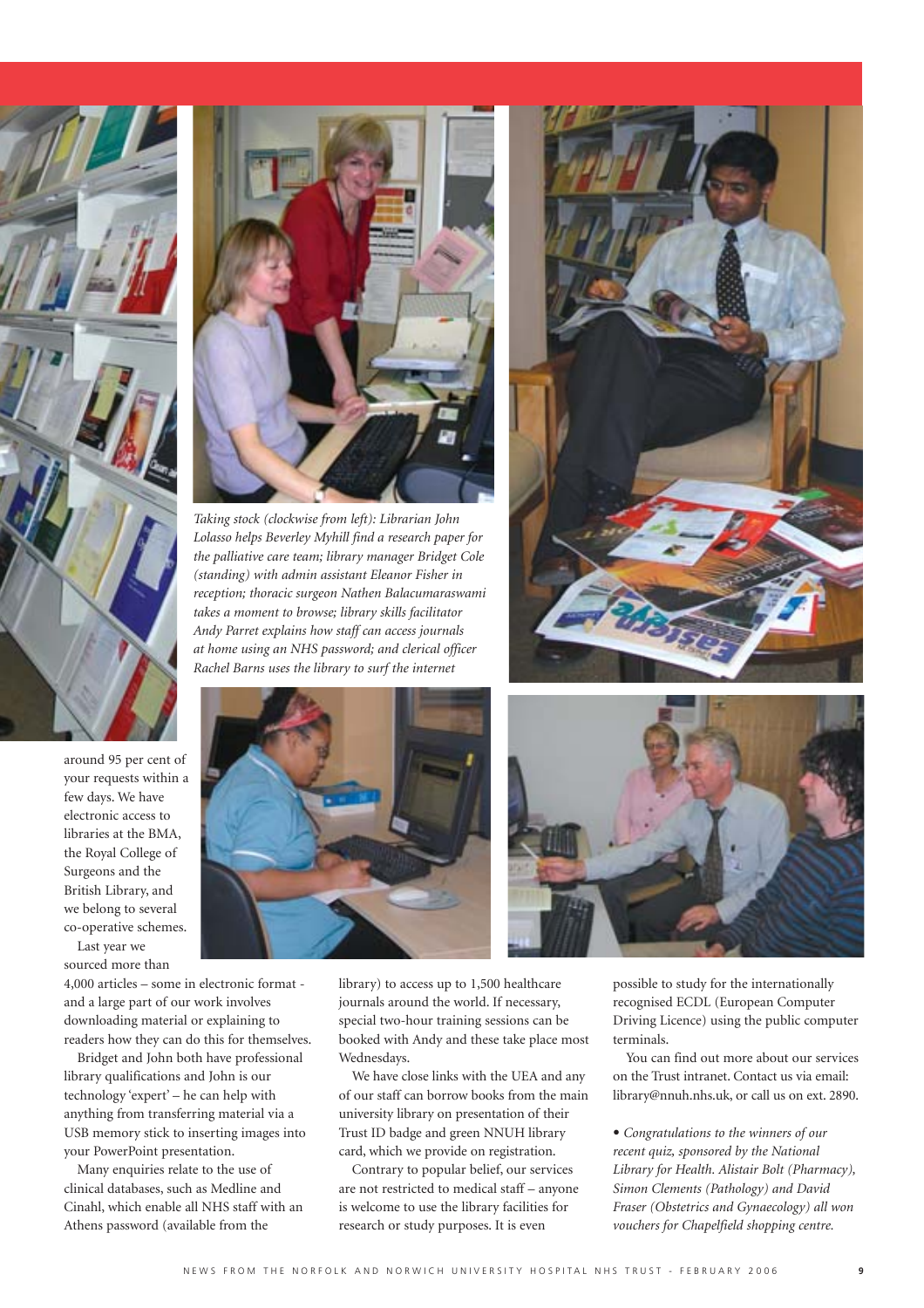David Wright *is passionate about the need for a joined-up approach to healthcare governance. Here he explains to Sue Jones why it is vital for us all to learn from each other*

# A life in **CARE**

**IT WAS A** holiday job working in a psychiatric hospital in Essex that inspired David Wright to pursue a career in social work: "I was fascinated by the whole area of mental health – the idea that you could work with families to make a real difference to their lives was very attractive to me."

After qualifying as a social worker in London in 1969, he returned to social services in Essex and quickly progressed through the ranks, moving from Colchester to Braintree, Maldon, then Thurrock and eventually Norfolk, where he became Director of Social Services in 1990 after five years as deputy.

"It was tremendously rewarding to be a social worker in the seventies and eighties, as there was so much freedom to push the boundaries and develop new ideas," he recalled. "Without centrally imposed targets, we could decide for ourselves how much or how little time we spent with clients, depending on their very different needs. We had a huge workload, but we also had the freedom to manage it in our own way."

The move to Norfolk brought new challenges. "We had two major pieces of legislation to contend with – the Children Act of 1989 and the Community Care Act of 1990 – with all that this implied. Still, we created some worthwhile partnerships, particularly with the voluntary sector but also with the health service.

For example, I am very proud of the work we did to help reduce bed blocking by fast tracking hospital patients – for a time our record in this respect in Norfolk was second to none."

Sadly, David's 18 years with Norfolk Social Services were marred by personal tragedy – his wife Anne died from cancer in 1995 – and in 2000 his department faced searching questions following the death of

six-year-old Lauren Wright at the hands of her stepmother.

"It was a very difficult five years but I learned some valuable lessons during that time. For one thing, as a carer I was experiencing life as a consumer, rather than a provider of services, which was

## **"My decision to stand up and admit that we got it wrong brought the wrath of the media on my head. But I have no regrets about that"**

enlightening as well as being truly humbling. Also, the Lauren Wright case was devastating in that a child whom we could have protected had died. However, this tragedy helped to highlight the difficult work that social workers do and assisted in

opening a worthwhile national debate about the risks and pressures on social workers.

"My decision to stand up and admit that we got it wrong brought the wrath of the media on my head. But I have no regrets about that. Such issues are never simple and, with Lauren, a complex network of factors led staff in all agencies to fail to see the danger signals. I stayed on as Director for another two years to deal with the problems because I believe it is vital to learn from our mistakes – there was never any question of running away."

It is precisely because of David's experience following the Lauren Wright case that he is now so passionate about the need for a joined-up governance strategy across the NNUH Trust (see box below).

"Healthcare Governance is not just about ticking boxes or meeting targets, it is about providing a mechanism whereby we can learn from each other," he says. "We want to create a culture where all staff feel able to

## What is the Healthcare Governance Board?

**THE NEWLY CREATED** Health Governance Board co-ordinates the

work of three separate committees covering Clinical Governance, Environmental Governance and Resource Governance.

Chaired by non-executive director David Wright, the group includes the Trust's Chief Executive and the executive chairs of the three governance committees, along with representatives from our Patient and Public Involvement (PPI) Forum and primary care.

"We all want the very best for our

patients. We all want to be associated with a hospital that is and is seen to be one of the best in the country," says David Wright. "I am satisfied that there are adequate and appropriate controls and monitoring arrangements in place in our organisation, including staff appraisals. But these are just the building blocks. A good system of governance provides a mechanism for honest communication throughout the organisation so that staff feel pride in their work and confident that they will be supported in their efforts to improve patient care."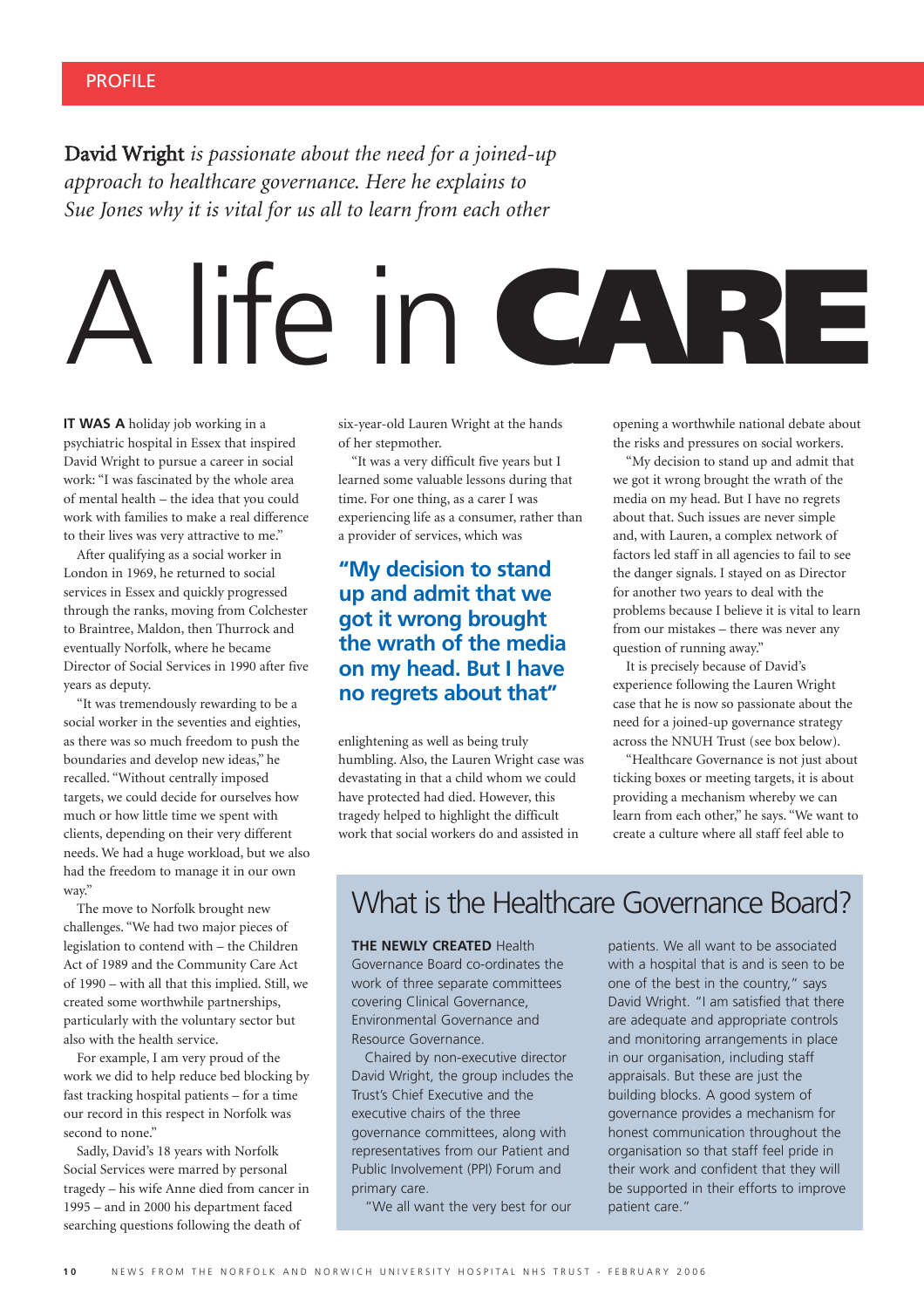

acknowledge and learn from the best and the worst of what we do here, but without having the finger of blame pointed at them when things go wrong, as they will from time to time."

Since leaving Norfolk Social Services in 2003, David has been an active nonexecutive director of the NNUH Trust and he is National Chairman of Crossroads, an organisation that supports some 35,000 carers in the UK. He is a Trustee of the Norfolk Community Foundation, which was set up recently to raise charity funds that will always be available for good causes in Norfolk, and he serves on the Committee of the General Social Care Council for the regulation of social workers. A committed member of the Norwich Voices Against Violence forum, he has recently completed a review of six domestic homicides in Norfolk.

On a personal level, David has found happiness again with his Australian wife, Sue Spooner, a social researcher, and now divides his time between his work interests and his extended family of two daughters, two stepchildren and two grandchildren living here and in Australia.

"It's wonderful to have time to take life easily, to read, travel and potter at home, and although I am conscious that it sounds a bit pretentious, I am also very aware that my experience may be of use to other people. I am determined to make a difference to the lives of those who are unable to speak up for themselves.

"Overall I have been very privileged in my life and I feel a strong need to continue to use that positive experience where it may be of benefit."

## VIEWPOINT

## **COULD YOU BE THE VOICE OF CANCER PATIENTS?**

Coral Warren*, a member of the Norfolk and Waveney Cancer Network's Patient Partnership Group, explains how sharing experiences and voicing patients' concerns can make a real difference for* all *cancer sufferers*



**IT IS SAID** that if you want to get something done, ask a busy person – and this is certainly true of the Norfolk and Waveney Cancer Network's Patient Partnership Group.

Many of our members are current or former cancer patients and carers who have played a vital role in the group since it was formed in 2001. Meetings are held every two months and discussions centre on issues that concern both patients and professionals, with the aim of finding ways to improve the patient journey for all cancer sufferers.

Patient members who attend these meetings believe their voices and opinions are heard and in many cases acted upon; sometimes immediate improvements can be made.

We are extremely proud of our achievements so

far, which include reviewing our wig fitting service for chemotherapy patients – one member of the group made a dressing table for use in the hospital – and improving the facilities for patients who are undergoing chemotherapy.

Locally, there is a buddy scheme for patients suffering cancer of the oesophagus, and a visiting scheme for cancer patients in hospital. Support groups organised by some of the members include Pandora's Box, for gynaecological cancer patients, and a post-surgery support group provides organised badminton, yoga and aquastretch exercises at the UEA Sportspark for breast and gynae cancer patients, with some financial help from the Norwich Breast Cancer Resource Fund.

The Louisa Hamilton Centre Trust Bursary Fund provides financial help for

cancer sufferers who may wish to receive alternative treatments provided by the Bristol Cancer Help Centre. (There are hopes that a similar centre may be established locally.)

The Patient Partnership Group is lucky to receive financial support from the MacMillan Fund.

Some of our members represent patients' views at Cancer Network board meetings and at meetings concerned with site-specific cancers, such as breast and gynaecological. Some also volunteer to represent patients at national level,



for instance for the Macmillan (Department of Health) Partnership, national genetic pilot projects and patient liaison groups at the Royal College of Radiologists, to name a few!

If you would like to join us, please do not imagine that you would be expected to become one of these very active members. All we ask is that you come along to support the group and make your voice heard.

**•** For more information contact Wendy Marchant at the Cancer Information Centre at NNUH. Tel: 01603 287048

*The Viewpoint column is written from a personal perspective and does not necessarily reflect the views of the Trust. If there is a subject you feel strongly about, please send your contribution to Sue Jones, Editor, Communications dept, NNUH.*